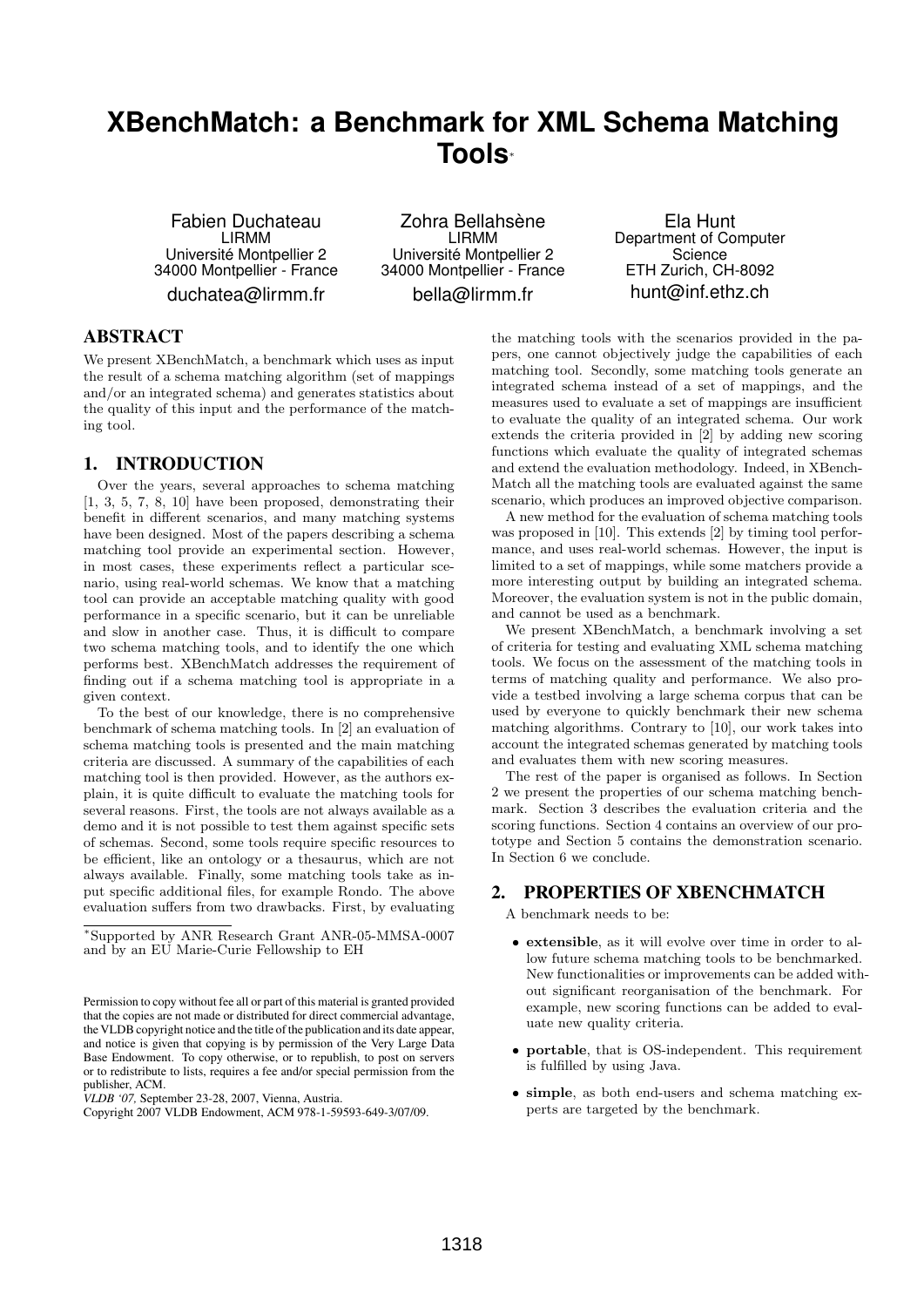- scalable in two ways: the creation of new scenarios should be possible and not require a lot of work; the composition of a benchmark consisting of several scenarios should be possible.
- generic, as it should work with most of the available matchers. It should allow one to restrict the matching criteria to include various types of matchers, based on their shared capabilities, i.e. their least common denominator. It should be able to compare schema matching tools producing both an integrated schema and a set of mappings, and those that only produce one of them.
- complete, as it should provide the complete set of measures which can be derived in each case.

## 3. QUALITY MEASURES

The aim of automated schema matching is to avoid a manual, laborious task which often leads to errors. To measure the quality of matching we use a number of scoring functions. Those are complemented by the performance evaluation which reports matching execution time. Our benchmark provides system level statistics, like resource consumption (disk space and memory usage), as well as statistics of the schemas, including the dimensions of the integrated schema (depth, no of children, no of nodes).

#### 3.1 The Quality of Mappings

We assume that mappings are given as XML path correspondences, for instance (Schema1.path1, Schema2.path2). To express  $1:n$  and  $n:1$  mappings, one concatenates the paths, for instance (Schema1.path1, Schema2.path2;path4). Perfect mappings are provided by an expert. Let mappings provided by the expert be  $T_{ex}$  and mappings provided by a matcher be  $T_{map}$ .

Precision expresses the proportion of correct mappings among the mappings produced by the mapping tool [9].

$$
Precision = \frac{|T_{map} \cap T_{ex}|}{|T_{map}|}
$$

A 100% precision means that all the mappings extracted by the system are correct.

Recall shows the proportion of correct mappings extracted by the system, as a fraction of the expert mappings. A 100% recall means that all relevant mappings have been found.

$$
Recall = \frac{|T_{map} \cap T_{ex}|}{|T_{ex}|}
$$

A compromise between recall and precision is provided by the F-measure.

$$
F-measure = \frac{2 \cdot precision \cdot recall}{precision + recall}
$$

The overall accuracy measure [6] evaluates the post match effort, that is the amount of work needed to add the relevant mappings that have not been discovered (false negatives) and to remove those which are incorrect but have been extracted by the matcher (false positives). The measure can have negative values [2], and the F-measure is more optimistic than overall accuracy.

#### 3.2 The Quality of the Integrated Schema

A matching tool may produce two outputs: a set of mappings and an integrated schema. For an integrated schema  $S_i$ , and any of the input schemas  $S_g$ , our benchmark evaluates the structural integrity of the integrated schema. We implemented a number of measures of structural integrity. Backbone measure, BM corresponds to the size of the largest common subtree of  $S_g$  and  $S_i$ , seen against the background of the integrated schema  $S_i$ . We count tree nodes in the shared subtree  $LCSub$  and in the merged schema  $S_i$ . BM returns a value between 0 (no common subtree) and 1 (both trees are the same).

$$
BM = \frac{|LCSub(S_i, S_g)|}{|S_i|} \tag{1}
$$

We define Sub as the set of all disjoint subtrees (each containing a minimum of two nodes) which are common to  $S_i$ and  $S_g$ .  $kSub$  is the total number of elements of all subtrees in Sub.

Structural overlap corresponds to the number of nodes shared by both  $S_i$  and  $S_g$  and included in a common subtree. A 0 stands for no common subtrees while a value closer to 1 shows that most of the elements are included in a common subtree. The formula for structural overlap is:

$$
Structural Overlap = \frac{kSub}{|S_i|}
$$
 (2)

Another measure we propose is structural proximity. This extends the structural overlap. While the structural overlap only measures the percentage of elements in the common subtrees, structural proximity also considers the number of common subtrees. If  $S_i$  and  $S_q$  are highly similar, they have only one large common subtree. The higher the number of common subtrees, the less similar the trees are. Further, we consider the number of missing elements, i.e the elements in  $S_i$  that are not in one of the common subtrees. As  $S_i$  is the ideal schema, all of its nodes which are missing in the common subtrees affect the structural proximity between the two trees. First, we define  $\rho$  as the number of elements in  $S_i$  that are not included in any common subtree.  $o = |S_i|$  - kSub. Tree proximity is then obtained by:

$$
Structural Proximity = \frac{kSub}{|S_i| \times \sqrt{|Sub| + o}}
$$
 (3)

This formula generates a value between 0 and 1, 0 meaning the trees are totally different, and 1 when the trees are identical.

#### 4. IMPLEMENTATION

XBenchMatch was implemented in Java. It delivers the measures described in 3 and should help one choose among the available schema matching tools the one that best satisfies the needs. XBenchMatch takes as input two files:

- the output generated by a matching tool that needs to be benchmarked.
- an *oracle*, that is a set of perfect matchings for the same corpus.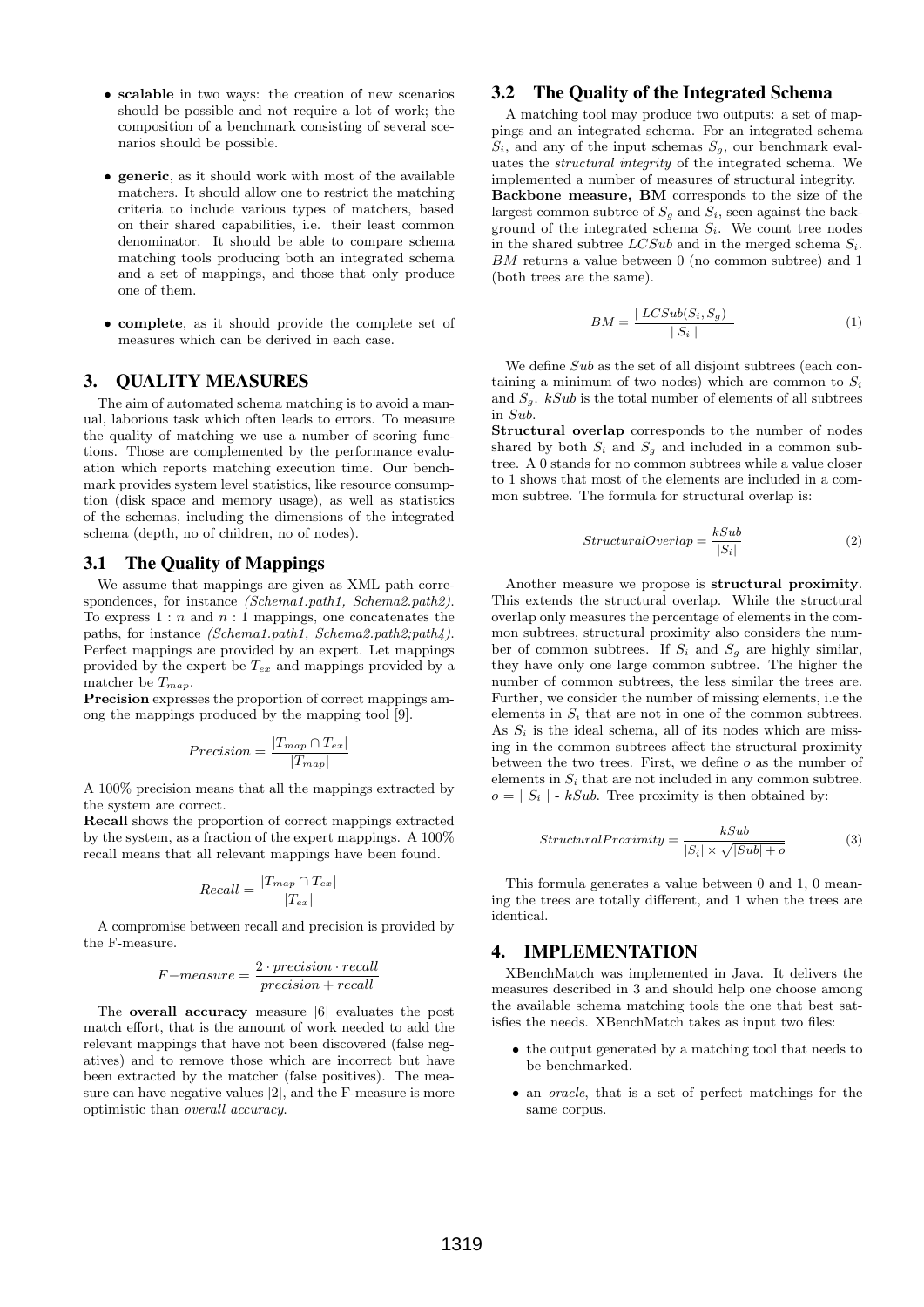

Figure 1: Architecture of XBenchMatch

Those files may be of two types, either an integrated schema, or a set of mappings, and the file generated by the matching tool must be of the same type as the oracle. The user may also generate statistics for the schema corpus that has been used by the matcher, such as the average number of nodes, or the maximum depth. The static information, i.e. the features of the matching tool, helps the user to understand the results of the matching. The analysis of the matching results is given by the dynamic criteria, or the measures: precision, recall, F-measure and overall accuracy, which generate plots. If input consists of integrated schemas, more measures like structural overlap and structural proximity are also computed.

Figure 1 shows the architecture. As the input file is either an integrated schema or a set of mappings, two modules are in charge of converting them into an internal structure, the XML Parser and the Wrapper. Creating new wrappers ensures extensibility by supporting new sets of mappings formats. Then the benchmark engines compute different measures comparing two sets of mappings or two integrated schemas. XBenchMatch then outputs statistics (performance, schema summaries) and the quality measures described in 3. Schema matching systems can be compared in one or more scenarios, especially by comparing their Fmeasure and structural proximity.

## 5. DEMONSTRATION SCENARIO

We demonstrate four real-world XML matching tasks. The first set of schemas describes a person. Person schemas are small and strongly heterogeneous. The second set concerns purchase orders and demonstrates matching of a large schema to a smaller one. Schemas come from the  $X\text{CBL}^1$ . The third scenario covers university courses from Thalia [4]. Finally, the last demo is from biology. First schema represents Uniprot<sup>2</sup>, while the second one, GeneCards<sup>3</sup>, selects data from over 100 databases. These scenarios support the comparison of matching tools when facing specific domains. Detailed features of each scenario are shown in Table 1. All the perfectly integrated schemas have been built and verified by an expert and are provided with our benchmark. Before using XBenchMatch, the user generates an integrated schema and a set of mappings for each scenario with the matching tools she would like to evaluate.

|                       | Person | University | Order  | Biology |
|-----------------------|--------|------------|--------|---------|
| NB nodes $(S_1/S_2)$  |        | 18/18      | 20/844 |         |
| Avg NB of nodes       |        |            | 432    | 40O     |
| Max depth $(S_1/S_2)$ |        |            | 373    |         |
| NB of Mappings        |        |            |        | 57      |

#### Table 1: Summary of four evaluation scenarios.

The following schema matching tools were tested: Porsche, COMA++, and Similarity Flooding. Our benchmark could be easily extended to include other matchers.

|                            | File Run default benchmark Run specific scenario Compare matching tools | Matching tools features |
|----------------------------|-------------------------------------------------------------------------|-------------------------|
|                            |                                                                         | $COMA++$                |
|                            |                                                                         | Similarity Flooding     |
| FEATURES FOR Porsche       |                                                                         | Porsche                 |
|                            |                                                                         | Approxivec:             |
| year                       | 2007                                                                    |                         |
|                            |                                                                         |                         |
| number_of_algorithms       | 3                                                                       |                         |
| type of algorithms         | linguistic, string-based                                                |                         |
|                            |                                                                         |                         |
| use ontologies             | false                                                                   |                         |
|                            |                                                                         |                         |
| use_synonym_table          | true                                                                    |                         |
| use dictionnaries          | false                                                                   |                         |
| use instances              | false                                                                   |                         |
|                            |                                                                         |                         |
| use metadata               | true                                                                    |                         |
|                            |                                                                         |                         |
| generate_set_of_mappings   | true                                                                    |                         |
| generate integrated schema | truc                                                                    |                         |
|                            |                                                                         |                         |
| number of schemas          | n                                                                       |                         |
| appication area            | schema integration                                                      |                         |
| comments                   | tree mining approach                                                    |                         |

#### Figure 2: Main Menu of XBenchMatch

Figure 2 shows the interface. First, the user can run the default benchmark which is composed of the four scenarios described above. The integrated schema for the person

 $1$ www.xcbl.org

 $^2$ http://www.ebi.uniprot.org/support/docs/uniprot.xsd

<sup>3</sup>http://www.genecards.org/GeneCardByFunction.xsd